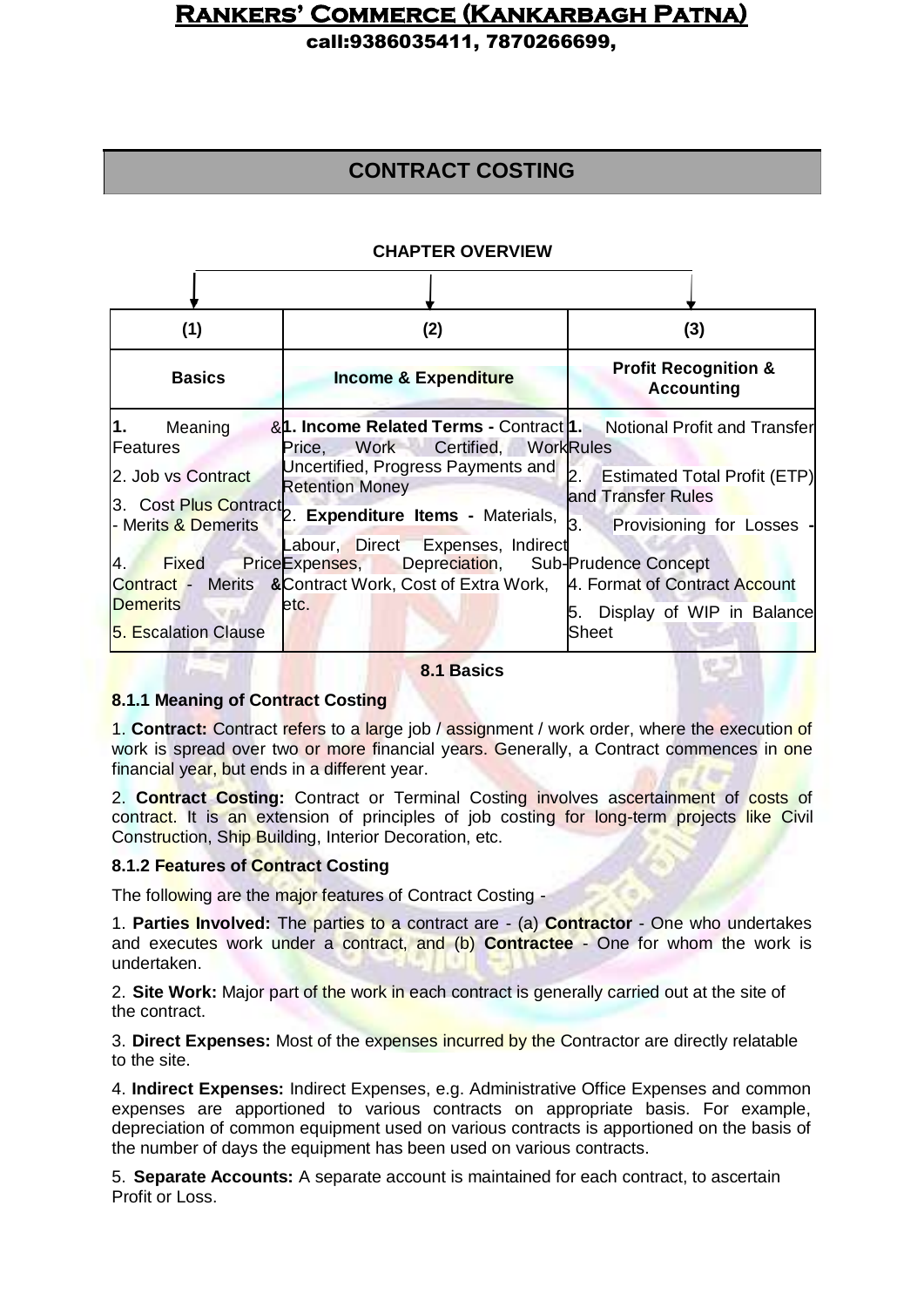6. **Cost Centre and Cost Unit:** The Cost Centre (place) and Cost Unit (output) in Contract Costing is the Contract itself, e.g. Building Construction.

7. **Recognition of Profit:** A contract usually takes long time periods for completion. In certain years, no contract might be completed, while in others, many contracts may be completed. Recognition of Profits after full completion of contract might lead to wide fluctuations in profit every year. To avoid these fluctuations, profits are generally recognised every year on the basis of percentage of completion and the amount of Notional Profit.

### **8.1.3 Job Costing vs Contract Costing**

### **Job Costing Contract Costing**

- 1. Job refers to any specific assignment, Contract refers to a large job / assignment / contract or work order wherein work is work order. The execution of work is spread executed as per customer's requirements. over two or more financial years.
- 2. Job Costing is applied in Printing Press, Contract Costing is applied in activities like Furniture works, Interior Decoration and Civil Construction, Ship Building, etc. other similar work.

### **8.1.4 Cost Plus Contract**

**1. Meaning:** A Cost plus Contract is one where the Contract Price is ascertained by adding a percentage of profit to the total cost of the work. Such type of contracts is entered into when contract costs cannot be estimated with reasonable accuracy due to unstable conditions, e.g. material prices, labour, etc.

### 2. **Advantages and Disadvantages:**

| <b>Advantages</b>                                                                                                            | <b>Disadvantages</b>                                                                                   |
|------------------------------------------------------------------------------------------------------------------------------|--------------------------------------------------------------------------------------------------------|
| (a) The Contractor is assured of a fixed percentage of<br>profit. There is no risk of incurring any loss on the<br>contract. | (a) There is no incentive to the<br>Contractor to avoid wastages and<br>achieve economy in production. |
| (b) It is useful particularly when the work to be done is<br>not definitely fixed at the time of making the estimate.        | (b) The Contractee may not know the<br>of contract<br>actual cost<br>till its                          |
| (c) Contractee can ensure himself about the cost of<br>the contract, as he is empowered to examine the                       | completion, unlike a Fixed<br><b>Price</b><br>Contract, where his outflow / cost is                    |
| books and documents of the Contractor, to ascertain<br>the accuracy of the costs.                                            | pre-determined.                                                                                        |

Illustration:

M/s Builders & Co. is proposing to take a contract to build a Housing Project for a big client. The Firm is less confident about e price to be quoted for the contract. Suggest the appropriate pricing method to them. **RTP** RTP

1. Since M/s Builders & Co. is not fully confident in quoting the price, Cost plus Contact Method is a better option to safeguard it from unexpected losses.

2. Cost-Plus-Contract provides for the payment by the Contractee, of the actual cost of construction, plus a stipulated profit, mutually decided between the two parties.

### **8.1.5 Fixed Price Contract**

**1. Meaning:** A Fixed Price Contract is one where the Contract Price is fixed and determined in advance at the time of entering into the agreement. Such type of contracts is entered into when contract costs can be reasonably estimated with a degree of certainty.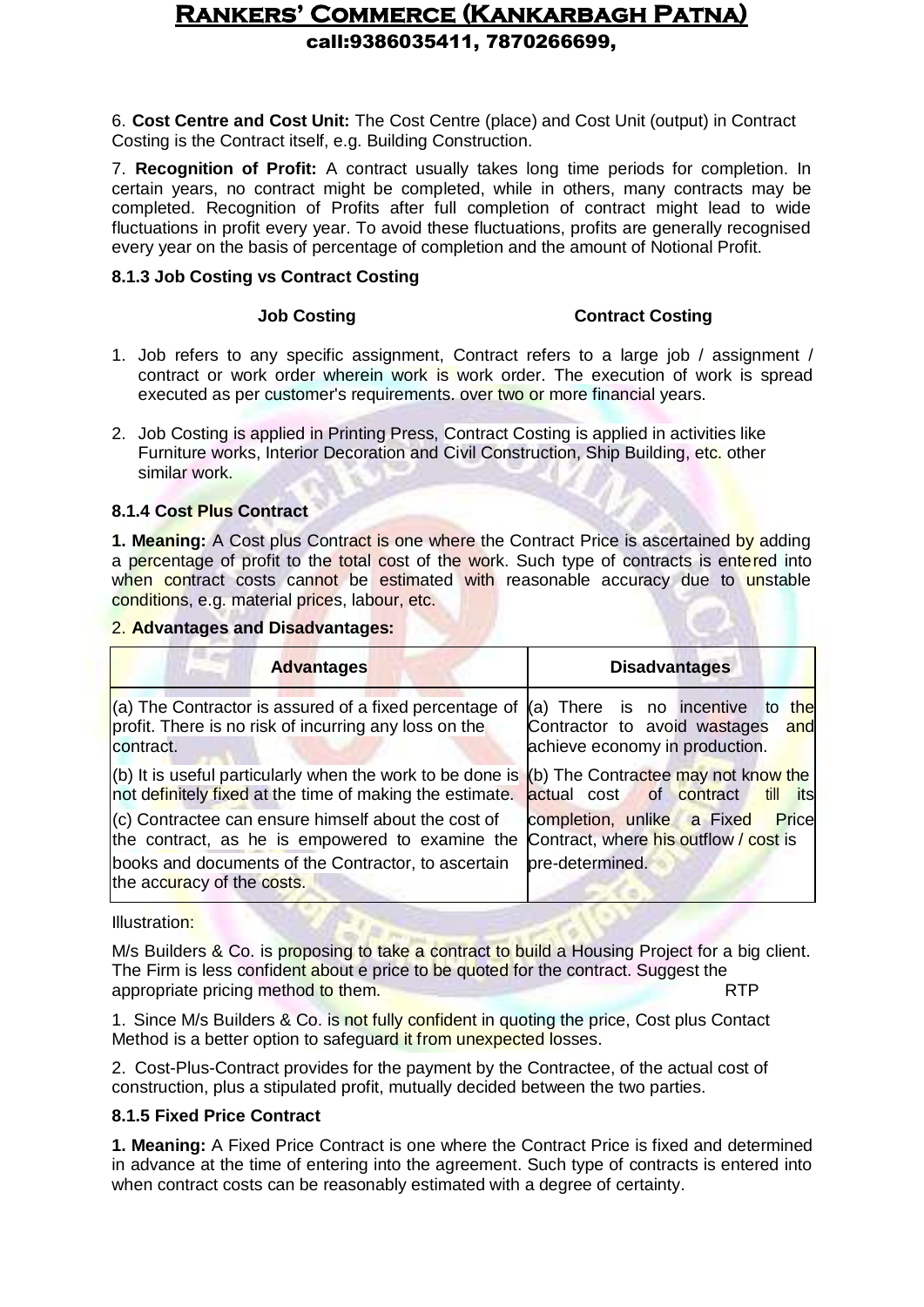call:9386035411, 7870266699,

### 2. **Advantages and Disadvantages:**

### **Advantages Disadvantages**

(a) The Contractee's outflow on(a) Contractor may resort to the use of materials of lesser the contract is known andquality / price to increase his profit margin.

determined in advance. (b) Contractor may incur losses if he had not estimated (b) It is useful specially when the the contract costs properly or if price levels increase due costs of work to be done can be to abnormal reasons, after entering into the agreement. determined with certainty.

(c) Contractee cannot have any idea about the real costs since he cannot examine the books of the Contractor.

### **8.1.6 Escalation Clause**

1. In Fixed Price Contracts, the Contract Price is fixed and pre-determined. If there is an increase in prices of materials, rates of labour, etc. during the period of execution of a contract, the Total Contract Costs may rise and the Contractor's profit may be reduced.

2. This increase in prices may induce the Contractor to use materials of lower quality and price in order to maintain his profit margin on the contract.

3. To overcome such a situation, the agreement generally contains a stipulation that the Contract Price will be increased by an agreed amount or percentage, if the prices of Materials, Wages, etc. rise beyond a particular limit. Such a stipulation / condition is called Escalation Clause.

4. **Accounting Treatment:** The amount of reimbursement due should be determined by reference to the Escalation Clause.

The amount due from the Contractee should be recorded by the following Journal Entry in the Contractor's Books, at the end of every each year-

**Contractee's Account Dr. Note: Alternatively, the amount due under Escalation** 

To Contract Account **Clause can be added to the value of Work-in-Progress** at the end of every year.

## **8.2 Income and Expenditure Items on a Contract**

### **8.2.1 Meaning of Work Certified and Work Uncertified**

Income on a Contract = **Value of Work Certified + Cost of Work Uncertified**

These two terms are explained below -

(a) As per the prevailing business practices in (a) It represents the cost of work, which contract activity, the Contractor raises periodical has been carried out by the Contractor bills on the Contractee. Such bills are raised on the **but** is not certified by the Architect / basis of Architect's or Surveyor's Certificates Surveyor.

(b) Hence, that portion of the work which has been from the date of the earlier certification completed by the Contractor and certified by the till the end of the accounting year. The Architect / Survevor is called as **Work Certified.** Cost of Work Uncertified is also credited Architect / Surveyor is called as Work Certified.

Value of Work Certified constitutes Income onto Contract A/c under the head "Work in the Contract, and is credited to the Contract A/c Progress".

### **Value of Work Certified <b>Cost of Work Uncertified**

stating the extent and value of work completed. (b) It constitutes the work completed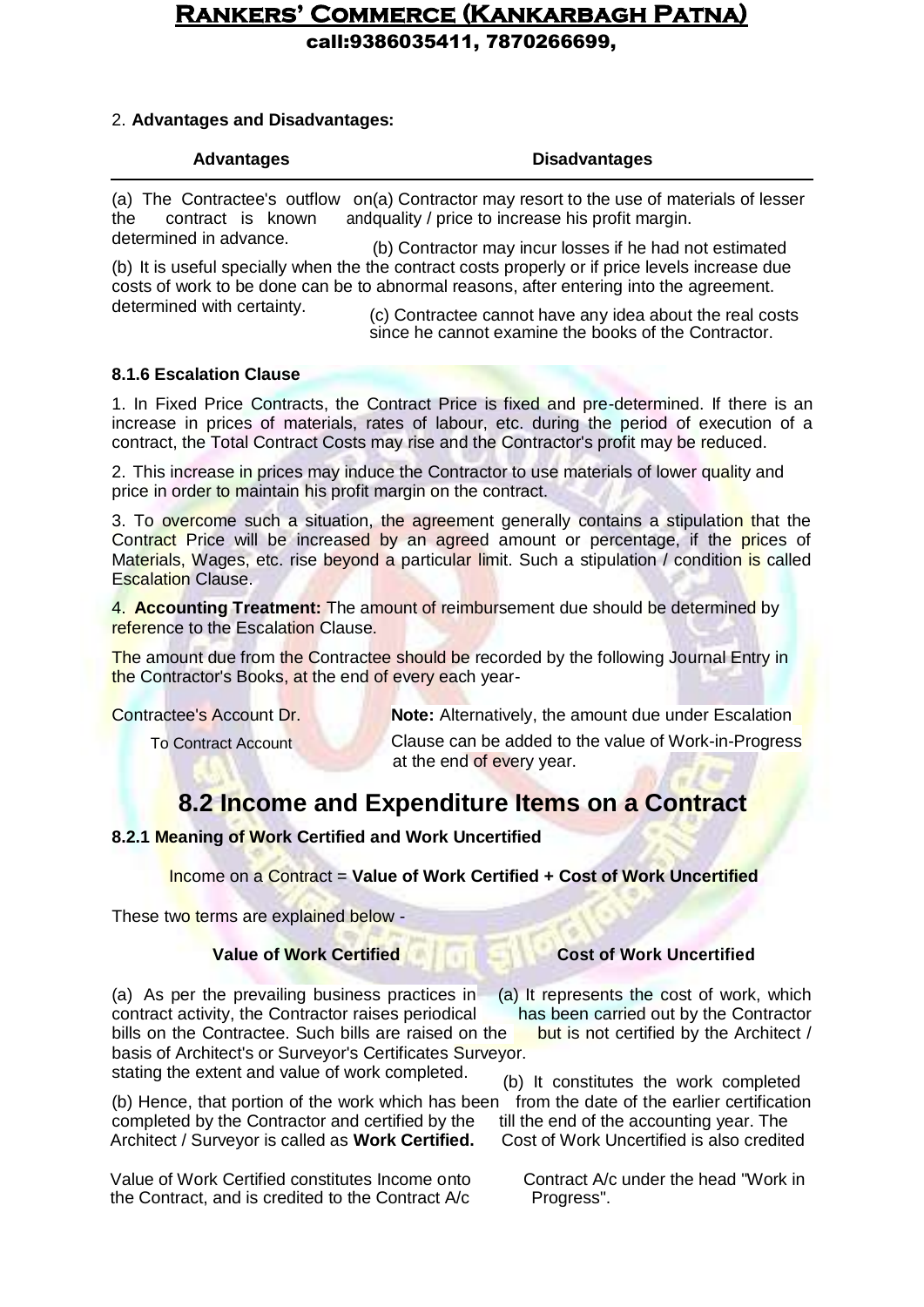| and debited to Work-in-Progress A/c (if the contract $(c)$ Cost of Work Uncertified = Total Cost |                                                 |
|--------------------------------------------------------------------------------------------------|-------------------------------------------------|
| is in progress) or to Contractee's A/c (if the contract to date Less Cost of Work Certified      |                                                 |
| is completed).                                                                                   | <b>Less Material in Hand Less Plant at Site</b> |
|                                                                                                  | (at WDV).                                       |
|                                                                                                  |                                                 |

### Total Work done during the period

| Date of<br>commencement of | <b>Work Certified</b> | Date of last<br>certificate | Work<br><b>Uncertified</b> | End of<br>financial                       |
|----------------------------|-----------------------|-----------------------------|----------------------------|-------------------------------------------|
| contract work              |                       | by Architect/               |                            | vear                                      |
| e.g. $12^{th}$ May         |                       | e.g. $10^{th}$ Dec.         |                            | $^{\mathsf{I}}$ e.g. 31 <sup>st</sup> Dec |

### **8.2.2 Work Certified vs Work Uncertified**

| <b>Work Certified</b>                                                                                                     | <b>Work Uncertified</b>                                                                       |
|---------------------------------------------------------------------------------------------------------------------------|-----------------------------------------------------------------------------------------------|
| 1. It represents work done during the period,<br>but and also certified by the Architect /<br>Surveyor.                   | it represents work done during the period<br>not yet certified by the Architect/<br>Surveyor. |
| 2. The amount of Work Certified is based on Cost of Work Certified<br><b>Architect's Certificates.</b>                    | based on<br>the<br>is.<br><b>Contractors</b> own estimate.                                    |
| 3. It includes profit element, since it Is It is a conservative cost estimate and does<br><b>Based on Contract Price.</b> | not include any profit element.                                                               |
| considered for<br>4.1t<br>is.<br>Percentage of completion.                                                                | calculation<br>calculating It is not considered<br>of<br>in<br>Percentage of completion.      |
| claiming<br>basis for<br>5.1t<br>provides<br>the                                                                          | It arises due to time gap between the date of                                                 |

periodical Progress Payments) from theprevious certificate to the close of the financial Contractee. We are the contracted of the contracted of the contracted of the contracted of the contracted of the contracted of the contracted of the contracted of the contracted of the contracted of the contracted of the c

**Note:** Value of Work Certified and Cost of Work Uncertified constitutes **Income** on a Contract, and is credited to the Contract Account in the books of the Contractor.

### **8.2.3 Progress Payments and Retention Money**

### **1. Progress Payments / Cash Received:**

(a) Payments received by the Contractors when the contract is "in-progress" are called Progress Payments or Running Payments.

(b) Such payments are released by the Contractee on the basis of Architect's Certificates and as per the terms of the Contract.

(c) Generally, the entire amount of work certified is not fully paid. A percentage of the amount due (called Retention Money) is retained and only the balance is paid to the Contractor.

### 2. **Retention Money:**

(a) The amount withheld by the Contractee while making progress payments, is called Retention Money.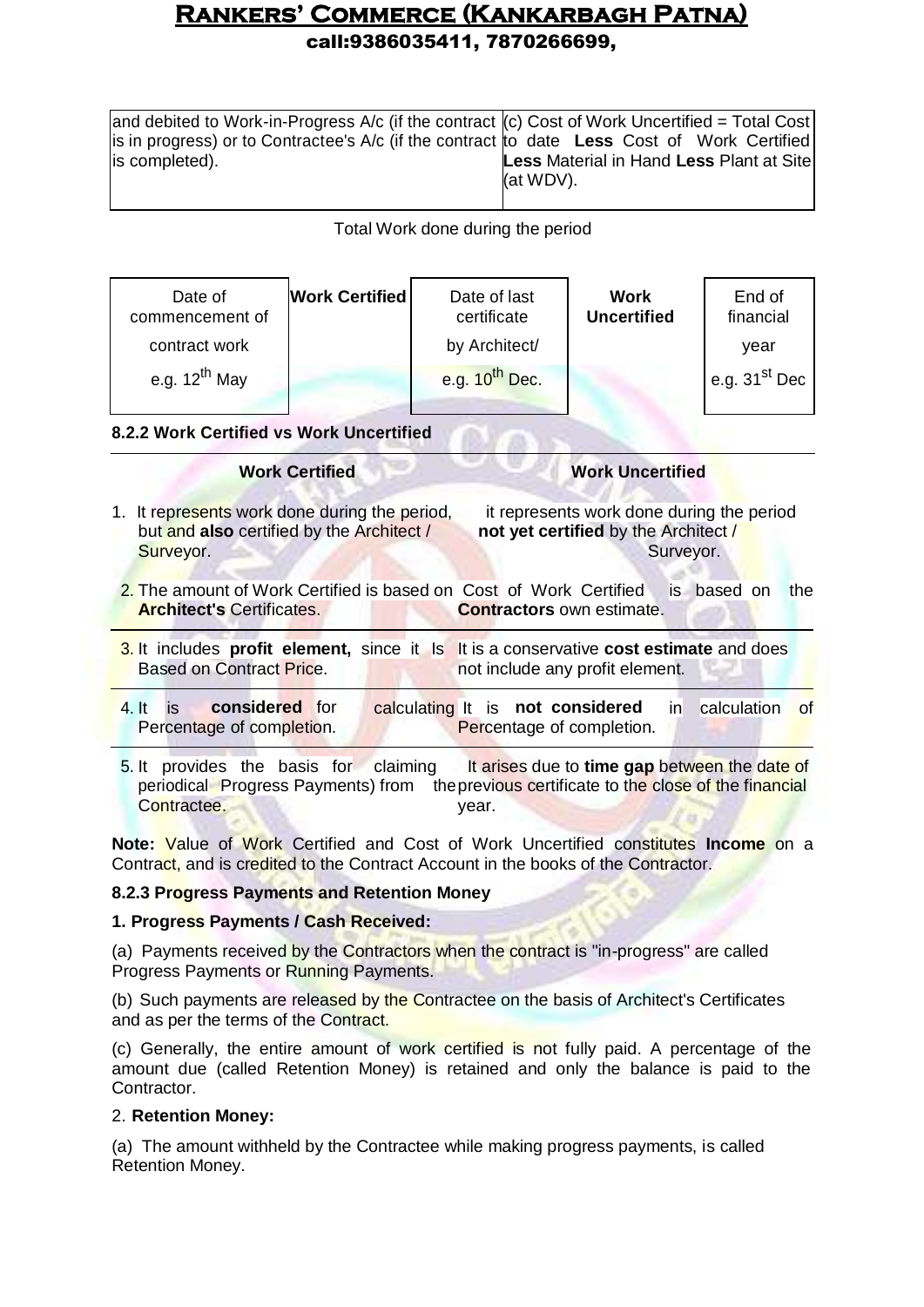(b) Retention Money = Value of Work Certified **Less** Progress Payments.

(c) Retention Money is withheld for the following purposes -

• To ensure completion of entire contract and compliance with the terms of the Contract.

• To act as security for any defective work, which may be discovered later within guarantee period.

• To meet repair costs arising due to defective work in case contractor does not rectify it at his cost.

• To provide a safeguard against the risk of loss due to faulty workmanship.

**Note:**

### **Work Certified = Progress Payments + Retention Money.**

### **8.2.4 Cost Items under Contracts**

The broad heads under which contract costs are ascertained and debited to the Contract Account are -

| 1. Direct Materials,         | 5. Sub-Contract Costs,                                          |
|------------------------------|-----------------------------------------------------------------|
| 2. Direct Labour,            | 6. Costs of Extra work,                                         |
| 3. Direct Expenses (if any), | 7. Indirect Expenses<br>and Common<br>Contract<br>Expenses, and |
| 4. Depreciation,             | 8. Head Office Expenses.                                        |

### **8.2.5 Material Cost - Recognition Principles \_**

1. **Supply from Stores:** Cost of all materials supplied from Stores is debited to the Contract Account, based on the Material Requisition Slip.

2. **Direct Purchases:** Cost of materials purchased and directly received at site, i.e. without being routed through stores, is debited to Contract Account, based on the Purchase Invoice accompanied by Delivery Challan & Goods Received Note.

3. **Tool Making Materials:** If any Stores Items are used for manufacturing tools, the cost of such stores items are charged to the Works Expenses account.

4. **Supply by Contractee:** If the Contractee has supplied materials without affecting the Contract Price, no accounting entries will be made in the Contract Account, only a note may be given about it.

5. **Transfer of material:** When excess material is transferred from one contract to another, their costs would be adjusted on the basis of Material Transfer Note. The receiving Contract Account will be debited while the transferring Contract Account will be credited.

6. **Return of Excess Materials to Stores:** These are credited to Contract Account using appropriate documentary / procedural control.

7. **Sale of Surplus Materials:** When return of surplus material appears uneconomical on account of high cost of transportation, the same is sold as such. The concerned Contract Account is credited with the sale price. Any loss or profit arising therefrom is transferred to Profit and Loss Account.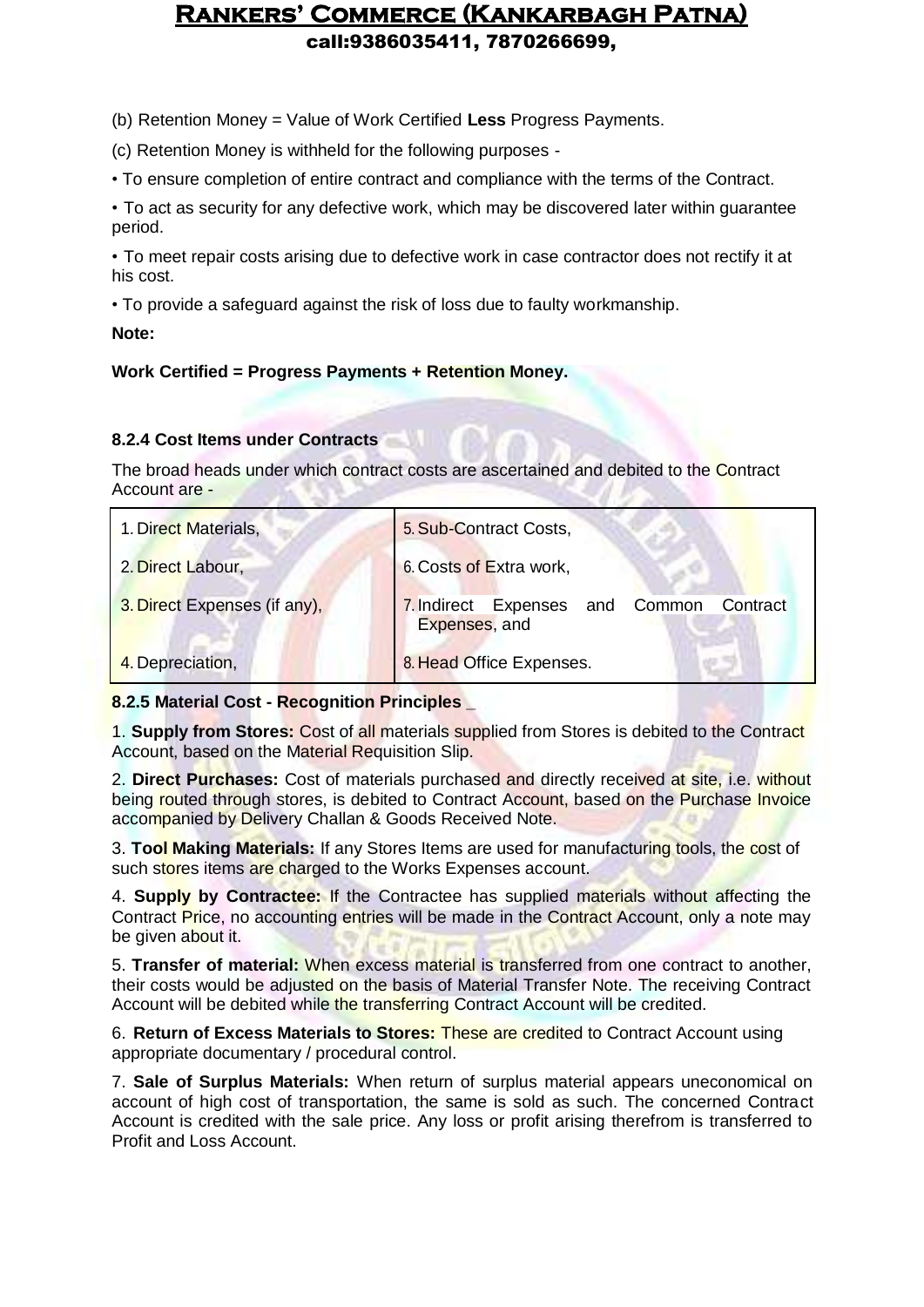8. **Abnormal Loss of Materials:** Any theft or destruction of material by fire or other abnormal causes represents a **loss.** Such amount is transferred to the Profit and Loss A/c, by crediting the Contract Account.

### **8.2.6 Labour Costs - Recognition Principles**

1. **Nature of Costs:** Labour actually employed at the contract site is regarded as **direct,**  irrespective of the nature of task performed.

2. **Debit to Contract Account:** Wages paid to workers exclusively engaged on a contract are charged to the concerned contract directly. If a number of contracts are carried on simultaneously, and labourers are required to devote their time on one or more contracts, the wages are apportioned to different contracts on the basis of a Wage Analysis Sheet.

### **8.2.7 Other Costs - Recognition Principles**

1. **Direct Expenses:** Direct Expenses, if any, are identified and **charged in full** directly to the Contract A/c.

2. **Indirect Expenses:** Indirect and Common expenses (such as payment made to Engineers, Surveyors, Supervisors, etc.) may be distributed over several contracts on an appropriate basis. The commonly adopted bases of apportionment are -

| (a) Percentage of Materials Cost, or | (f) Number of Employees (for Supervision Charges),<br>or              |
|--------------------------------------|-----------------------------------------------------------------------|
| (b) Percentage of Wages Paid, or     | (g) Value of Project, (i.e. Contract Price) or                        |
| (c) Percentage of Prime Cost, or     | (h) Value of work done during the period, (i.e. Work<br>Certified) or |
| (d) Labour Hour Rate, or             | (i) Number of Contracts, or                                           |
|                                      |                                                                       |

(e) Time / Period (of asset usage, etc.) (j) Any other technical estimate.

3. **Depreciation:** Depreciation on contracts may be treated in any of the following ways -

(a) **Method 1:** The value of Plant in a contract may be either debited to Contract Account and the Written Down Value thereof at the end of the year posted on the credit side.

(b) **Method 2:** Only a charge (depreciation) for use of the Plant may be debited to the Contract Account.

**Note:** Method 1 is recommended if the equipments are used on a single contract throughout the year. But, Method 2 may be used if equipments are used on various contracts for different time periods during the year.

4. **Sub-Contract Costs:** When a portion of the contract is given to another sub-ordinate Contractor for completion, that portion is said to have been sub-contracted. Sub-Contract Costs are debited to the Contract Account as such.

5. **Cost of Extra Work:** The amount payable by the Contractee for extra work done by the Contractor should be added to the contract price. Where extra work is substantial, it is better to treat such extra work as a separate contract. When it is not substantial, expenses incurred should be debited to the Contract Account as "Cost of Extra work".

## **8.3 Profit Recognition and Accounting**

### **8.3.1 Notional Profit**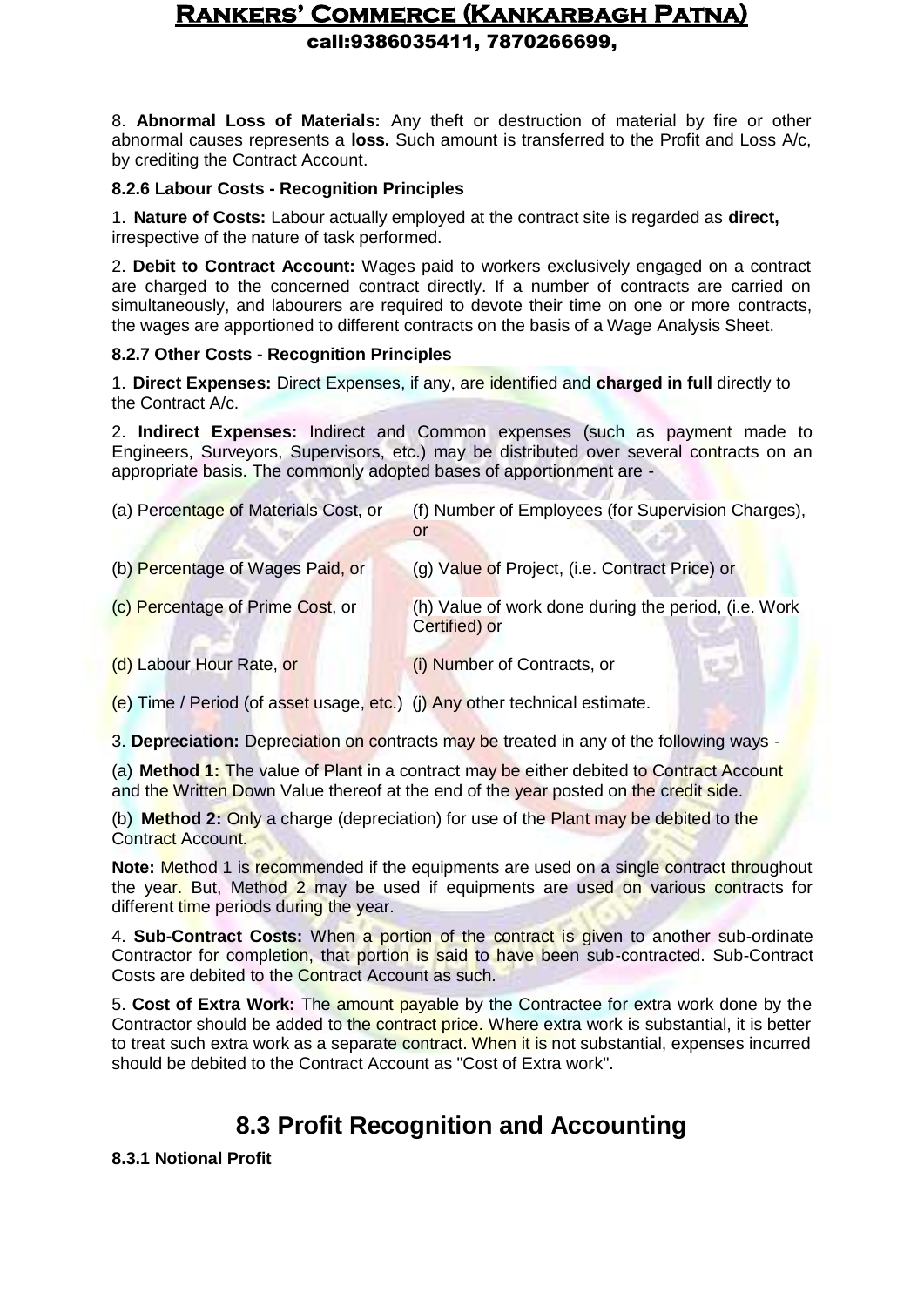1. Actual Profit on a Contract can be ascertained only after it is entirely completed. However for recognition of profits during the course of contract, the concept of Notional Profit is used.

2. Notional Profit is the excess of Income till date over Expenditure till date on a contract. Notional Profit can be ascertained as under -

|                               | Income till date                                                 |             | <b>Expenditure till date</b>                                                                                               |
|-------------------------------|------------------------------------------------------------------|-------------|----------------------------------------------------------------------------------------------------------------------------|
| <b>Notional</b><br>$Profit =$ | (i.e. Value of Work)<br>Certified + Cost of Work<br>Uncertified) | <b>Less</b> | (Total Costs on Contract, after adjusting<br>Materials at Site, WDV of Plant at Site,<br>Prepaid / Accrued Expenses, etc.) |

### **8.3.2 Profit Recognition on Incomplete Contracts**

**[Note:** Some general conventions in Profit Recognition for Management decision-making purposes are given below.]

Profit on Incomplete Contracts is recognised based on the Notional Profit and Percentage of Completion. The rules of recognition are -

| <b>Description</b>                       | <b>Percentage of</b><br><b>Completion</b> | Profit to be transferred to P & L<br>A/c                                                  |
|------------------------------------------|-------------------------------------------|-------------------------------------------------------------------------------------------|
| 1. Initial Stages                        | $\geq 25\%$                               | <b>NIL</b>                                                                                |
| 2. Work Performed but not<br>substantial | 26% to 50%                                | <b>Cash Received</b><br>x Notional Profit x<br><b>Work Certified</b>                      |
| 3. Substantially completed               | 51% to 90%<br>(See Note c)                | Cash<br>Received<br>x Notional Profit x<br><b>Work Certified</b>                          |
| 4. Almost complete                       | 91% - 99%<br>(See Note c)                 | Profit is recognised on the basis of<br><b>Estimated Total Profit (See Para</b><br>8.3.3) |
| 5. Fully complete                        | 100%                                      | <b>Cash Received</b><br><b>Work</b><br>Notional Profit x<br>Certified<br>(See Note d)     |

### **Notes:**

(a) Percentage of Completion = Work Certified

(b) If there is a loss at any stage, i.e. irrespective of percentage of completion, such Loss should be **fully** transferred to the Profit and Loss Account.

(c) Substantially completed can also be considered as **51% to 95%** completed. In such case, the next slab of Almost Complete Contracts will be taken as **95% to 99%** completed.

(d) For fully complete contracts, the balance portion of profit is recognised only upon receipt of Retention Money. If entire amount is fully received, the whole of profit can be recognised.

(e) The principle of prudence / conservatism is generally followed for recognizing profit. Hence, for exact 50% completion,  $1/3^{rd}$  of Notional Profit will be recognised (and not 2/3<sup>rd</sup>).

### **8.3.3 Profits Recognition using Estimated Total Profits**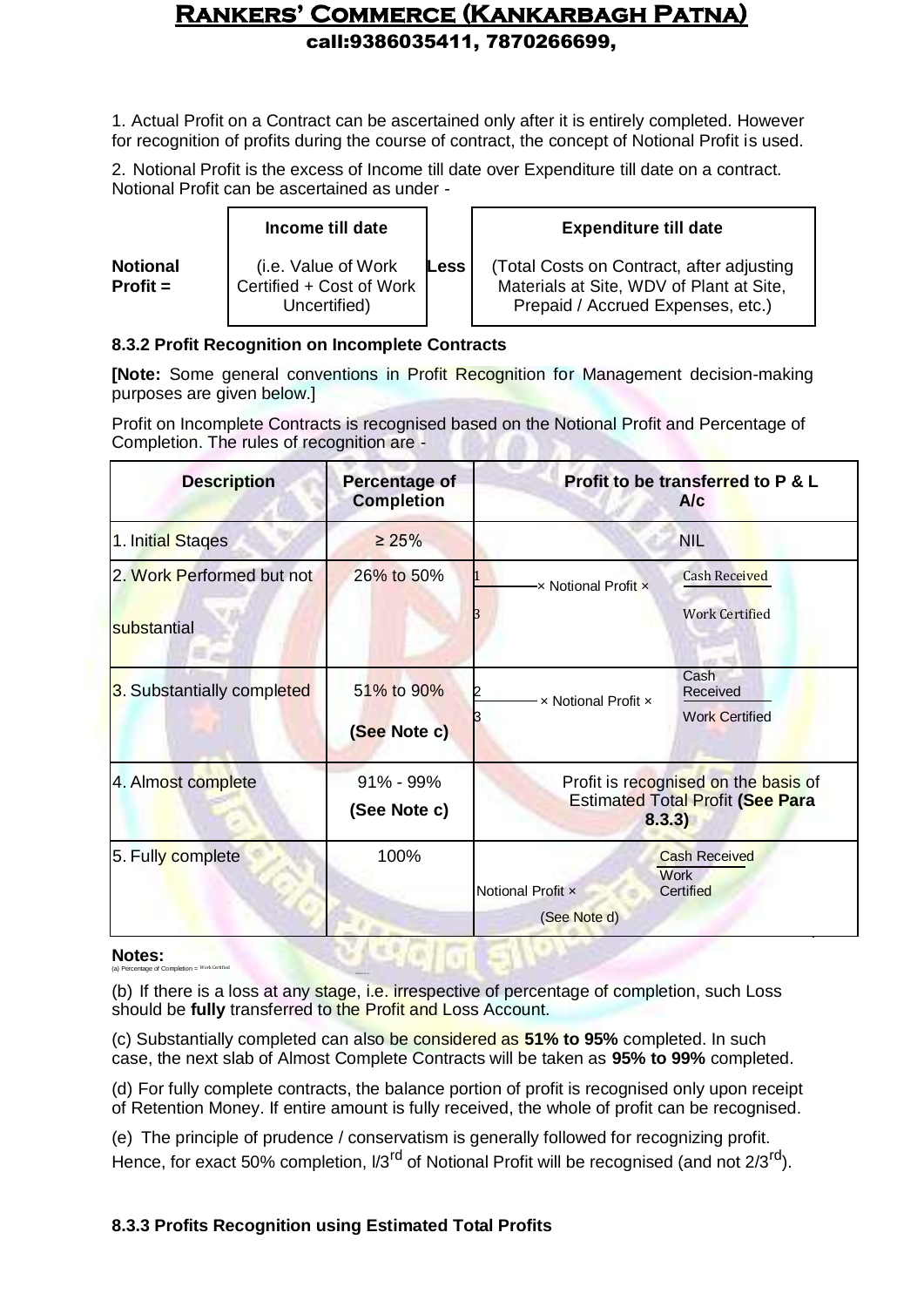**[Note:** Some general conventions in Profit Recognition for Management decision-making purposes are given below.]

Profits on almost complete contracts are recognized on the basis of Estimated Total Profits (ETP).

Suppose a contract (Value = Rs. 100 Lakhs) is 95% complete by the close of a financial year and gets completed on 18<sup>th</sup> May. The accounts for the period ending  $31<sup>st</sup>$  March are finalized only in the month of May. By the time the accounts are finalized, the contract is fully complete and the costs thereof can be obtained. Thus, the following profits are calculated -

| <b>Close of Financial</b><br>Year e.g. 31 <sup>st</sup> March | Additional<br>Costs         | Date of Completion<br>of Contract e.g. 18 <sup>th</sup><br>May | Date of finalisation of<br>accounts for last<br>financial year e.g. 31 <sup>st</sup> |
|---------------------------------------------------------------|-----------------------------|----------------------------------------------------------------|--------------------------------------------------------------------------------------|
|                                                               | incurred on the<br>contract |                                                                | May                                                                                  |
| Cost till date                                                | Rs. 9 Lakhs                 | <b>Estimated Total Costs</b>                                   |                                                                                      |
| Rs. 82 Lakhs                                                  |                             | $82 + 9 = Rs. 91$ Lakhs                                        |                                                                                      |

• Notional Profit = Work Certified **Less** Cost incurred till date = (100 × 95%) - 82 = **Rs. 13 Lakhs.**

• Estimated Total Profit = Contract Price **Less** Estimated Total Contract Costs = 100 - 91 = **Rs. 9 Lakhs.**

Any of the following alternative formula may be used for recognition of profit -

|                              | <b>Work Certified</b>                                                     |
|------------------------------|---------------------------------------------------------------------------|
| (a) Estimated Total Profit x | i.e. ETP x Percentage of Completion                                       |
|                              | <b>Contract Price</b>                                                     |
|                              | Cash<br>Work                                                              |
| (b) Estimated Total Profit x | Certified<br>x Received <i>i.e.</i> ETP x Percentage of Completion x %age |
|                              | Contract                                                                  |
|                              | Price<br><b>Work Certified</b>                                            |
| of Payment                   |                                                                           |
|                              | Cost till date                                                            |
|                              |                                                                           |
| (c) Estimated Total Profit x | Estimated Total Costs i.e. ETP x Percentage of Costs incurred             |
|                              | Cost till<br>Cash                                                         |
|                              | date<br>Received                                                          |
| (d) Estimated Total Profitx  | i.e. ETP $\times$ % age of Cost incurred $\times$ % age of<br>Estimated   |
|                              | <b>Total Costs</b><br><b>Work Certified</b>                               |
| Payment                      |                                                                           |
|                              | <b>Work Certified</b>                                                     |
| (e) Notional Profit x        | i.e. Notional Profit x Percentage of Completion                           |
|                              | <b>Contract Price</b>                                                     |
| 2                            | <b>Cash Received</b>                                                      |
| x Notional Profit x<br>(f)   | (See Note 4) i.e. Formula relating to Substantially                       |
|                              | <b>Work Certified</b>                                                     |
| Complete contracts.          |                                                                           |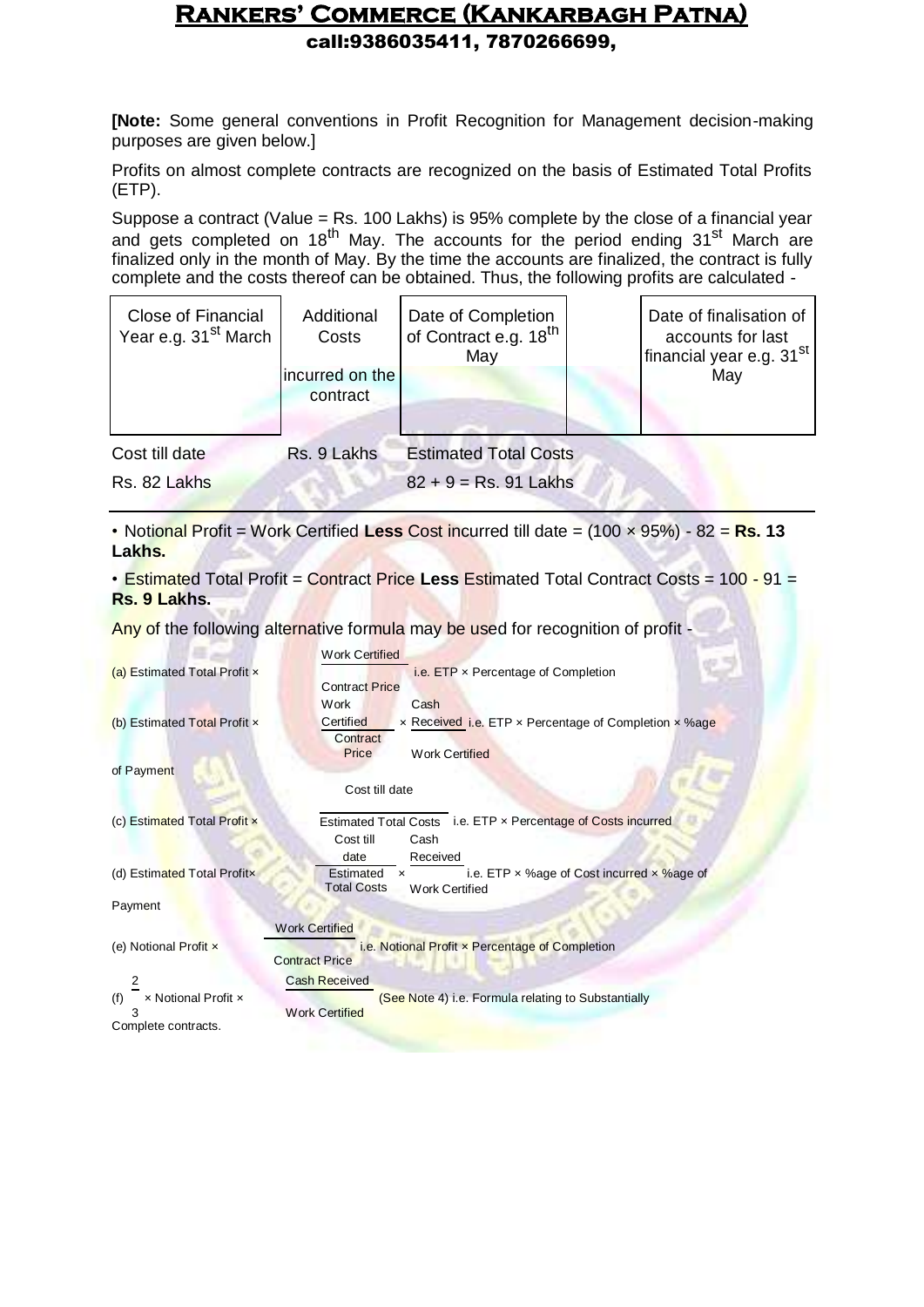call:9386035411, 7870266699,

### **Note:**

1. ETP based formula can be applied -

(a) for almost complete contracts **(91% - 99%),** or

(b) for any other contract **above 25% complete,** if future costs can be reasonably estimated.

2. In the absence of any specific reguirement or other information, **Formula (b)** may be applied.

3. Even where the ETP related information is available, Notional Profit may also be used to recognize profit. Hence, Formula **(e)** & **(f)** may be applied for profit recognition.

|                                     |                          | Cash Received           |
|-------------------------------------|--------------------------|-------------------------|
| 4. Formula (f) shall be modified as | -<br>x Notional Profit x | , in case of 26% to 50% |
|                                     |                          | Work Certified          |
| Cassalata santisata                 |                          |                         |

Complete contracts.

5. The Profit recognised / transferred to the P & L Account should be determined on **prudence / conservatism basis,** i.e. if all the formulae are applied, the **least** of the resulting profits should be considered.

6. If the amount of Notional Profit is less than the amount to be recognised by applying the above formula, then profit transferred to P & **L** A/c shall be the **least** of the two. (e.g. If Profit to be recognised based on ETP is Rs. 48,000, but Notional Profit is only Rs. 36,000, then the amount transferred to P&L A/c shall be Rs. 36,000 only).

### **8.3.4 Rules for Provisioning for Losses on Contracts**

The rules in respect of Profits and Losses to be recognized on Contracts is summarized below -

|      | <b>Combination</b>     |                       | <b>Treatment</b>                                                                                                                                                                 |  |
|------|------------------------|-----------------------|----------------------------------------------------------------------------------------------------------------------------------------------------------------------------------|--|
|      | <b>Current Year</b>    | <b>Estimated</b>      |                                                                                                                                                                                  |  |
|      |                        | Profit                | Profit should be recognized only if percentage of<br>Notional Profit Estimated Total completion is > 25%. Any of the above 6 formula given may<br>be applied, on prudence basis. |  |
|      | <b>Notional Profit</b> | Loss                  | Estimated Total Estimated Total Loss is fully provided for in the current<br>year. Profit should not be recognized.                                                              |  |
| Loss |                        | IS finally completed. | <b>Estimated Total Current Loss is fully provided for. Profit is not recognised</b><br>Profit even though there may be a profit when the contract                                |  |
|      | Loss                   | Loss                  | Estimated Total Current Loss or Estimated Total Loss, whichever is<br>worse, is fully provided for in the current year.                                                          |  |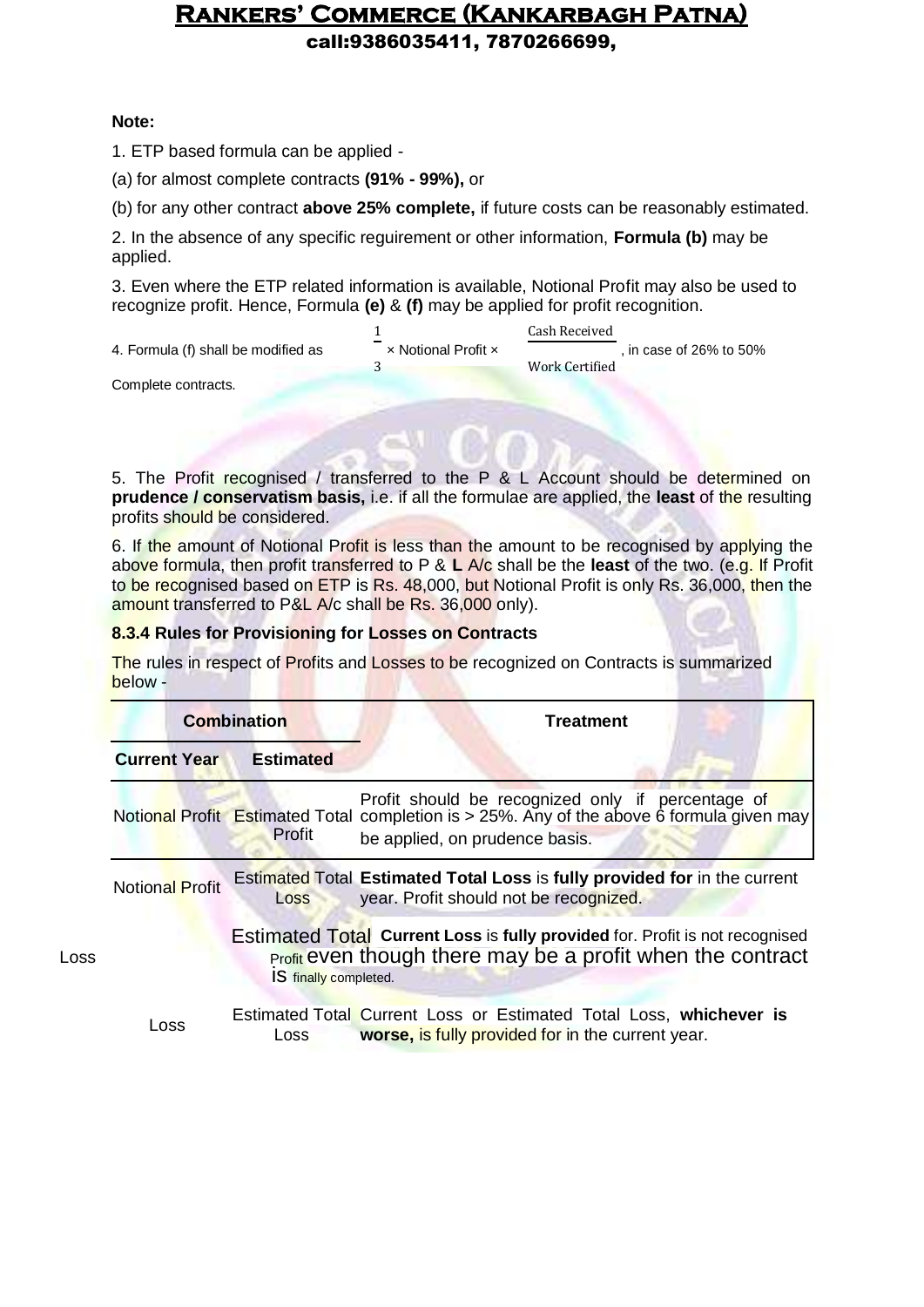call:9386035411, 7870266699,

### **8.3.5 Format of Contract Account**

### **CONTRACT ACCOUNT**

### **Contract No for the year ended**

Date of Commencement: Contract Value:

| <b>Particulars</b>                                  | Rs. | <b>Particulars</b>       | Rs. |
|-----------------------------------------------------|-----|--------------------------|-----|
| To Materials (Issued)                               |     | By Work in Progress:     |     |
| To Wages (Paid + Payable)                           |     | <b>Work Certified</b>    |     |
| <b>To Direct Expenses</b>                           |     | <b>Work Uncertified</b>  |     |
| <b>To Indirect Expenses</b>                         |     | By balances c/d:         |     |
| To Sub-Contract Costs                               |     | <b>Materials at Site</b> |     |
| To Cost of Extra Work                               |     | Plant (WDV) at site      |     |
| To Plant (at Cost)                                  |     |                          |     |
| To Notional Profit - balancing figure               |     |                          |     |
| <b>Total</b>                                        |     | <b>Total</b>             |     |
| To Profits recognised during the period             |     | By Notional Profit b/d   |     |
| (as per decision making conventions<br>given above) |     |                          |     |
| To Reserve Profit - balancing figure                |     |                          |     |
| <b>Total</b>                                        |     | <b>Total</b>             |     |

| <b>Total</b>            | <b>Total</b>          |         |
|-------------------------|-----------------------|---------|
| To Work in Progress b/d | By Reserve Profit b/d |         |
| To balances b/d         |                       |         |
| - Materials at Site     |                       | $\star$ |
| , - Plant at Site       |                       |         |

The Contract Account is generally prepared in three segments. They are -

1. **First Segment:** Initial Comparison of Incomes & Expenditures for the period, leading to Notional Profit.

2. **Second Segment:** Recognition and Transfer of a portion of Notional Profit to P & L Account and the balance carried forward as Reserve Profit. **[Note:** Such transfer is as per conventions given above, for decision-making purposes.]

3. **Third Segment:** Carry forward of balances from one financial period to another. Hence Third Segment of the previous period becomes the First Segment of the next financial period. **[Note:** The Third Segment is not totaled, it is only the carry forward of account balances from one period to the other.